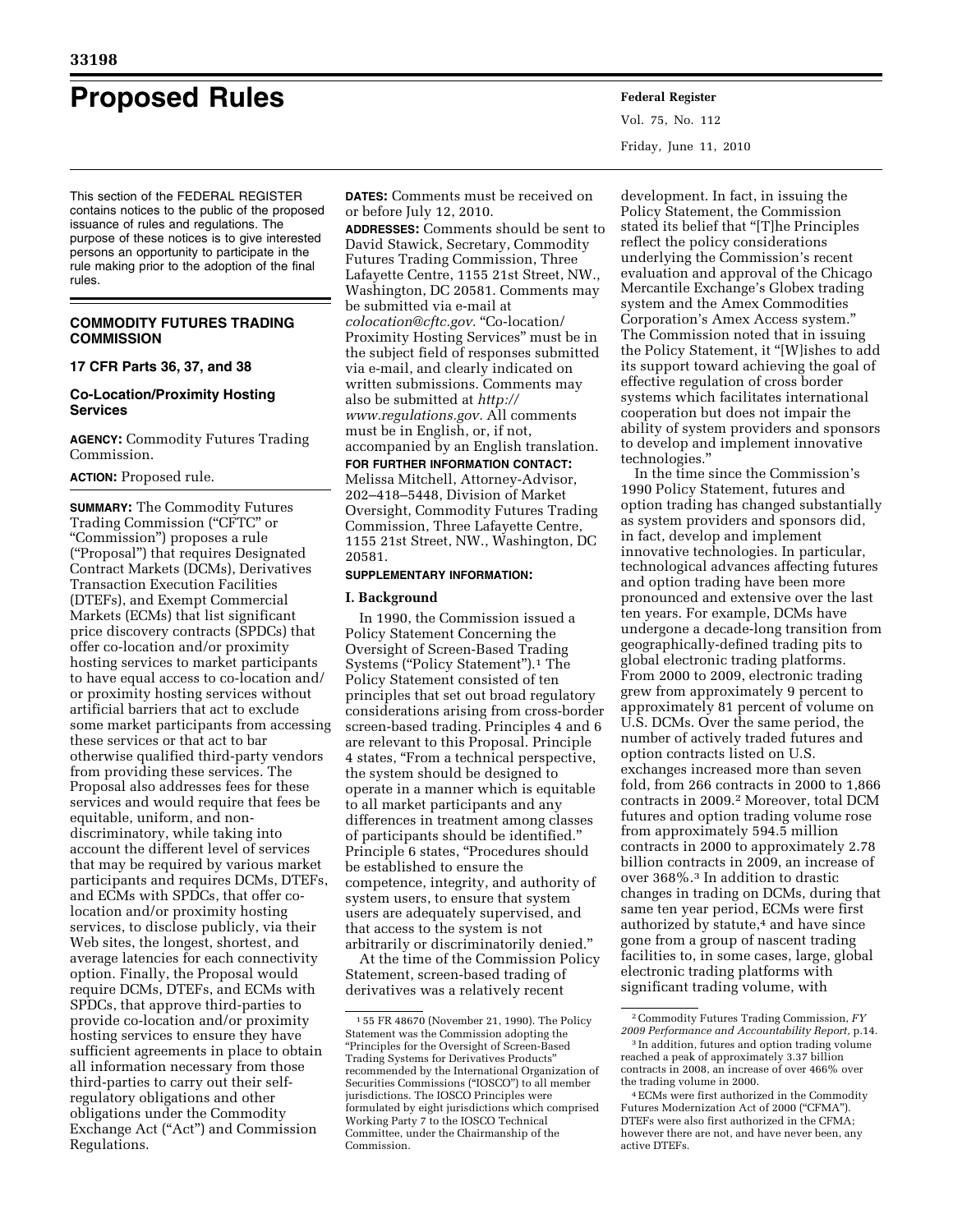contracts that rival DCM contracts, and with contracts that serve a significant price discovery function.

A primary driver of these drastic changes in futures and option trading has been the continual evolution of technologies for generating and executing orders. These technologies have dramatically improved the speed, capacity, and sophistication of the trading functions that are available to market participants.

Many trading firms have trading strategies that are highly dependent upon speed in a number of areas: Speed of market data delivery from exchange servers to the firms' servers; speed of processing of firms' trading engines; speed of access to exchange servers by firms' servers; and, speed of order execution and response by exchanges. For some trading firms, speed is now measured in microseconds, and any latency or delay in order arrival or execution can adversely affect their trading strategy. These trading firms are typically referred to as ''high frequency'' and/or "algorithmic" traders.<sup>5</sup> High frequency traders are professional traders that use sophisticated computer systems to engage in strategies that generate a large number of trades on a daily basis. Competition among high frequency traders has led to extensive use of co-location and/or proximity hosting services.<sup>6</sup>

In response to the emphasis on speed by trading firms, DCMs and ECMs have adopted highly automated trading systems that can offer extremely highspeed order entry and execution. In addition, to further reduce latency in transmitting market data and order messages, many trading markets offer co-location and/or proximity hosting services that enable market participants to place their servers in close proximity to the trading market's matching engine. Accordingly, the growth of co-location and/or proximity hosting services is largely related to the development of

<sup>6</sup> Other characteristics of high frequency trading may also include: (1) The use of sophisticated computer systems to generate, route and execute orders, (2) short time-frames for establishing and liquidating positions, (3) submission of numerous orders that are cancelled shortly thereafter, and/or (4) ending the trading day in a neutral overall position.

high frequency trading in the futures and option markets.

Co-location and proximity services refer to trading market and/or certain third-party facility space that is made available to market participants for the purpose of locating their network and computing hardware closer to the trading market's matching engine. Along with space, co-location and proximity hosting services usually involve providing various levels of power, telecommunications, and other ancillary products and services necessary to maintain the trading firms' trading systems.

Co-location and proximity services are typically offered by trading markets that operate their own data centers or by third-party providers that host or connect to the computer systems of the trading markets. These services may permit: (1) Market participant servers to be located within the trading market's dedicated space in a data center; (2) market participant servers to be located in their own dedicated space within the same data center as the trading market; (3) market participant servers to be located in a separate data center on the same floor or in the same building as the trading market's data center; and/or (4) approved third-party vendors to manage a market participant's connectivity arrangements through proximity hosting services located in various data centers near the trading market's data center. During the Division's review of colocation and proximity hosting services, the Division learned that entities that utilize co-location and/or proximity hosting services include clearing firms, proprietary trading groups, market makers, algorithmic traders, hedge funds, introducing brokers, data centers, and quote vendors. Some firms directly co-locate, while others do so indirectly by trading through a firm that directly co-locates.

While there are multiple co-location and proximity hosting service options available to market participants depending on the trading market involved and the needs of the particular client, it has become clear to the Commission that trading volumes from firms that utilize co-location and/or proximity hosting services is significant. In its review of co-location and proximity hosting services undertaken prior to this Proposal, the Commission learned that volumes from market participants that utilize co-location and/ or proximity hosting services varied a great deal. Some regulated trading markets have little to no volume generated thru the use of such services, while others have significant volume. One regulated trading market reported

that 29 percent of its traders utilized such services, representing 68 percent of its trading volume, while another reported that well over 100 market participants utilized the service, representing 39 percent of its trading volume, just to name a few. Moreover, the Commission learned that some regulated trading markets plan on expanding co-location and proximity hosting services in the very near future.

In light of the fundamental changes in the technology, products, and platforms of U.S. futures and option trading since the Commission's 1990 Policy Statement, and the significant volume generated by market participants utilizing co-location and/or proximity hosting services, the Commission believes it is necessary to re-address some of the issues raised in the Policy Statement in the form of a proposed rule to deter and prevent potential disruptions to market integrity. Moreover, given the differences in colocation and proximity hosting services offered to market participants, the Commission believes that consistent standards applicable to all regulated trading markets—DCMs, DTEFs, and ECMs with SPDCs—will ensure that colocation and proximity hosting services are offered and administered in an equitable, fair, and transparent manner that will protect all market participants.7 Ensuring that Commission-regulated markets, and trading on those markets, are equitable, fair, and transparent are critical functions of the Commission and any activity that negatively impacts equitable, fair, and transparent trading on those markets could constitute a disruption to market integrity, for which it is a specific purpose of the Act to detect and prevent.<sup>8</sup>

<sup>5</sup>Rosenblatt Securities recently estimated that high frequency trading amounts to approximately 35% of U.S. future markets volume. *See* Futures Industry, January 2010. at p. 21. Similarly, the Tabb Group forecasts that total U.S. futures volume executed on an automated basis will increase 60% by the close of 2010. Tabb believes this is largely through high frequency trading. *See* ''US Futures Markets in the Crosshairs of Algorithmic Revolution,'' published on Hedgeweek at *[http://](http://www.hedgeweek.com)  [www.hedgeweek.com](http://www.hedgeweek.com)* dated November 16, 2009.

<sup>7</sup>While this Proposal only sets forth requirements for co-location and third-party proximity hosting services, the Commission is actively considering an appropriate regulatory response to the proliferation of high-frequency and algorithmic traders to ensure that these traders do not have a negative impact on the stability of Commission-regulated futures and option markets or on the critical price discovery and risk management functions of these markets. The Commission notes that similar developments in the U.S. equity markets have been identified by the Securities and Exchange Commission (''SEC''). On January 13, 2010, the SEC issued a concept release requesting public comment on various equity market structure developments, including, among other things, co-location and high frequency trading. *See* SEC, Concept Release on Equity Market Structure, Securities Exchange Act Release No. 61358 (January 13, 2010), 75 FR 3594 (January 21, 2010).

<sup>8</sup>Section 3(b), 7 U.S.C. 5(c). Congress gave the Commission broad authority in Section 8a(5) of the Act, 7 U.S.C. 12a(5), to make and promulgate rules, such as those contained in this Proposal, reasonably necessary to prevent disruptions to market integrity.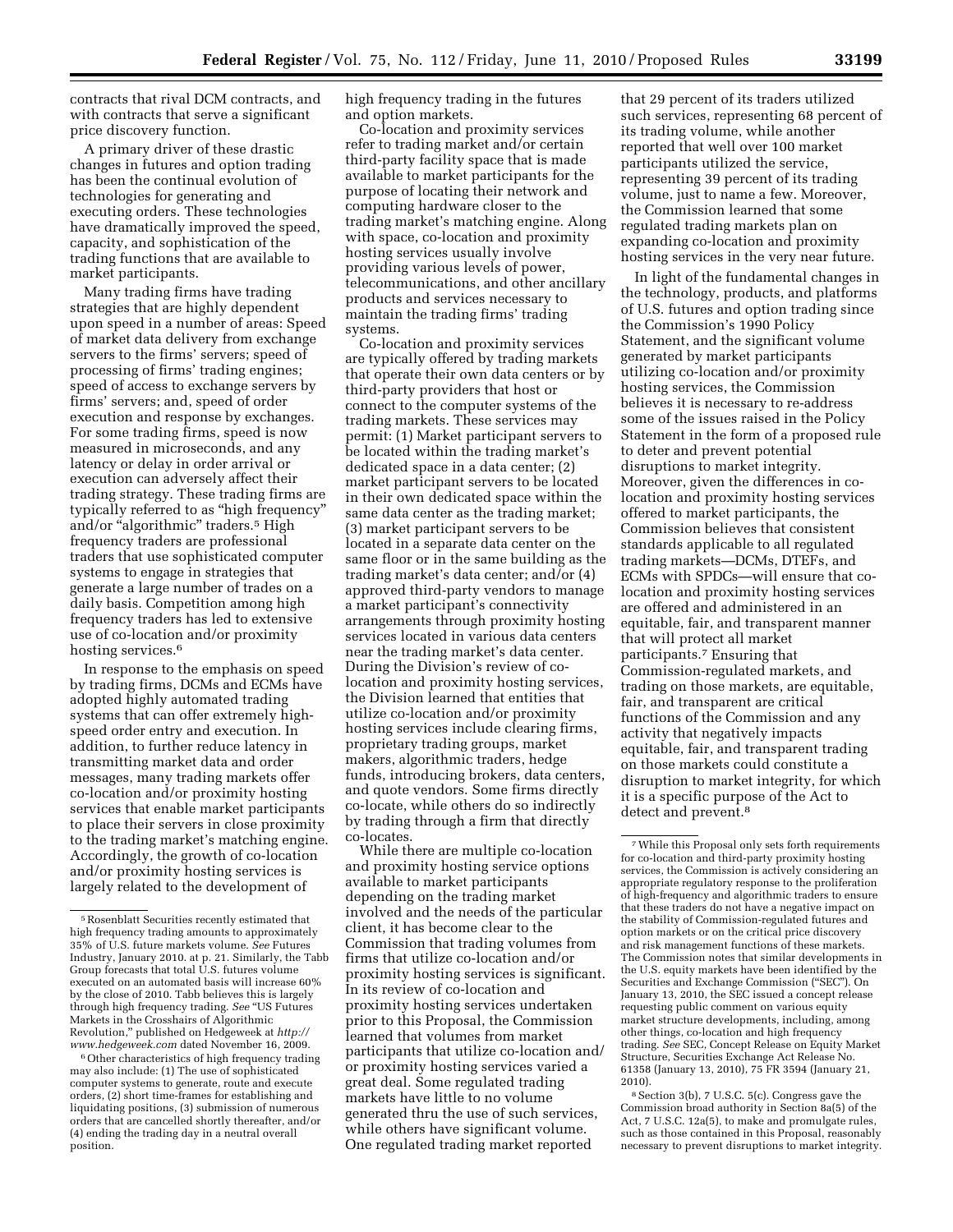#### **II. The Proposal**

Commission Regulation Part 36 generally sets forth the provisions governing exempt markets (including ECMs), Part 37 generally sets forth the provisions governing DTEFs, and Part 38 generally sets forth the provisions governing DCMs. The Proposal would add language to Parts 36, 37, and 38 to impose identical requirements relating to co-location and proximity hosting services offered by ECMs with SPDCs, DTEFs, and DCMs.

For purposes of the Proposal the term ''Co-Location/Proximity Hosting Services'' is defined as trading market and certain third-party facility space, power, telecommunications, and other ancillary products and services that are made available to market participants for the purpose of locating their computer systems/servers in close proximity to the trading market's trade and execution system. These services help to minimize network and other trading latencies, which is essential for high frequency traders.

The provision relating to ''Equal access'' would require that co-location and proximity hosting services be available to all qualified market participants willing to pay for the services. Consequently, co-location and proximity hosting services could not be offered on a discriminatory basis to only select market participants or to select categories of market participants. The Commission's view is that access should be equitable, open and fair, and that view is expressed in the Act and Commission Regulations.9 As a component of open and fair, the Commission believes that DCMs, DTEFs, and ECMs with SPDCs, that offer co-location and/or proximity hosting services must ensure that there is sufficient availability of such services for any and all willing and qualified market participants. For example, if the availability of a service became limited, thereby leaving some market participants or third-party hosting providers without adequate access, the Commission would not view access to those services as open and fair. In addition, the provision relating to "Equal access" would require that fair and open access be available to thirdparty hosting service providers seeking to provide proximity hosting services to market participants. By this provision, the Commission is seeking to ensure

that DCMs, DTEFs, and ECMs with SPDCs, are not the "only game in town" when it comes to co-location and proximity hosting services. Currently, there are third-parties that provide proximity hosting services. If market participants choose not to co-locate directly with the DCM, DTEF, or ECM, they should still have the opportunity to utilize qualified and approved thirdparty proximity hosting services to decrease their network and other trading latencies.

The provision relating to "Fees" would ensure that fees are not used as a means to deny access to some market participants by ''pricing them out of the market.'' The Commission recognizes that offering co-location and proximity hosting services involves costs to the trading market and third-party host, such as floor/rack space, power, data connections, and technical support, to name just a few. However, the Commission seeks to ensure that the fees charged to market participants and third-party proximity hosting services remain equitable and do not become an artificial barrier to effective market access. Moreover, the Commission's view is that an equitable fee would be a uniform, non-discriminatory set of fees for the various services provided, including but not limited to fees for cabinet space usage, installation and related power provided to market participants, connectivity requirements, and maintenance and other ancillary services. The Commission would not view preferential pricing for certain market participants or certain classes of market participants as equitable pricing.

The provision relating to "Latency transparency'' would ensure that general information concerning the longest, shortest, and average latencies for all connectivity options are separately detailed and readily available to the public on regulated trading markets' Web sites. Alternatively, the Commission is studying an alternate approach for disclosing latency information that would be based on the percentile of speed rather than longest, shortest and average latencies.10 The Commission requests comment on this issue and asks commenters to detail how they believe latency information should best be disclosed so market participants can make fully informed decisions about whether the benefits to

be obtained from co-location and/or proximity hosting services are worth the cost.

Specific and separate detail should be set forth for options where a market participant is directly co-located with a trading market; where a market participant is indirectly co-located through a clearing firm, futures commission merchant, introducing broker, or some other entity or market participant; where a market participant is connected via the services of a thirdparty proximity hosting provider; and all other manners by which market participants connect to the trading markets' electronic trading system(s). This would ensure that any market participant considering co-location or proximity hosting services could easily assess whether incurring the cost is worth the benefit, and would ensure that market participants utilizing colocation or proximity hosting services could regularly assess whether the continued cost of the services is worth the benefits obtained. The Commission believes regulated trading markets should on a monthly basis update latency information on their Web sites. The Commission invites the public to comment on whether the proposed monthly disclosure of latency information is appropriate, or whether an alternative frequency parameter should be adopted. Commenters are specifically instructed to provide information on how such latency frequency disclosure would benefit markets, market participants, and the public.

Finally, the provision relating to ''Third-party providers'' would ensure that DCMs, DTEFs, and ECMs with SPDCs obtain all information about market participants, their systems, and their transactions from third-party providers necessary to carry out selfregulatory obligations and other obligations under the Act and Commission Regulations. In connection with this obligation, the Commission believes that DCMs, DTEFs, and ECMs with SPDCs should enter into contractual agreements with such thirdparty providers on terms consistent with the Act and Commission Regulations. In this manner, DCMs, DTEFs, and ECMs with SPDCs will be able to adequately perform their regulatory responsibilities. The Commission further notes that the proposed requirements would better prevent third-party proximity hosting service providers from improperly shielding the identities of market participants from the regulatory oversight of DCMs, DTEFs, ECMs, or the Commission. In addition, the provision relating to "Third-party providers"

<sup>9</sup>See e.g. Sections 5(b)(3), 7 U.S.C. 7(b)(3); Section 5(d)(9), 7 U.S.C. 7(d)(9); Commission Regulation Part 38, Appendix B, Core Principle 9; Sections  $5a(c)(2)$  and  $(3)$ , 7 U.S.C.  $7(a)(c)(2)$  and  $(3)$ ; and Commission Regulation Part 37, Appendix A, Registration Criteria 2 and 3.

<sup>10</sup>The Commission is considering whether it would be more useful for trading markets to detail latency information in percentiles of speed, for instance the 1% and 99% percentiles of speed rather than high low, or the percentage of transactions at no worse than a given speed (*i.e.*  99% of all transactions had latencies of ''x'' milliseconds or less).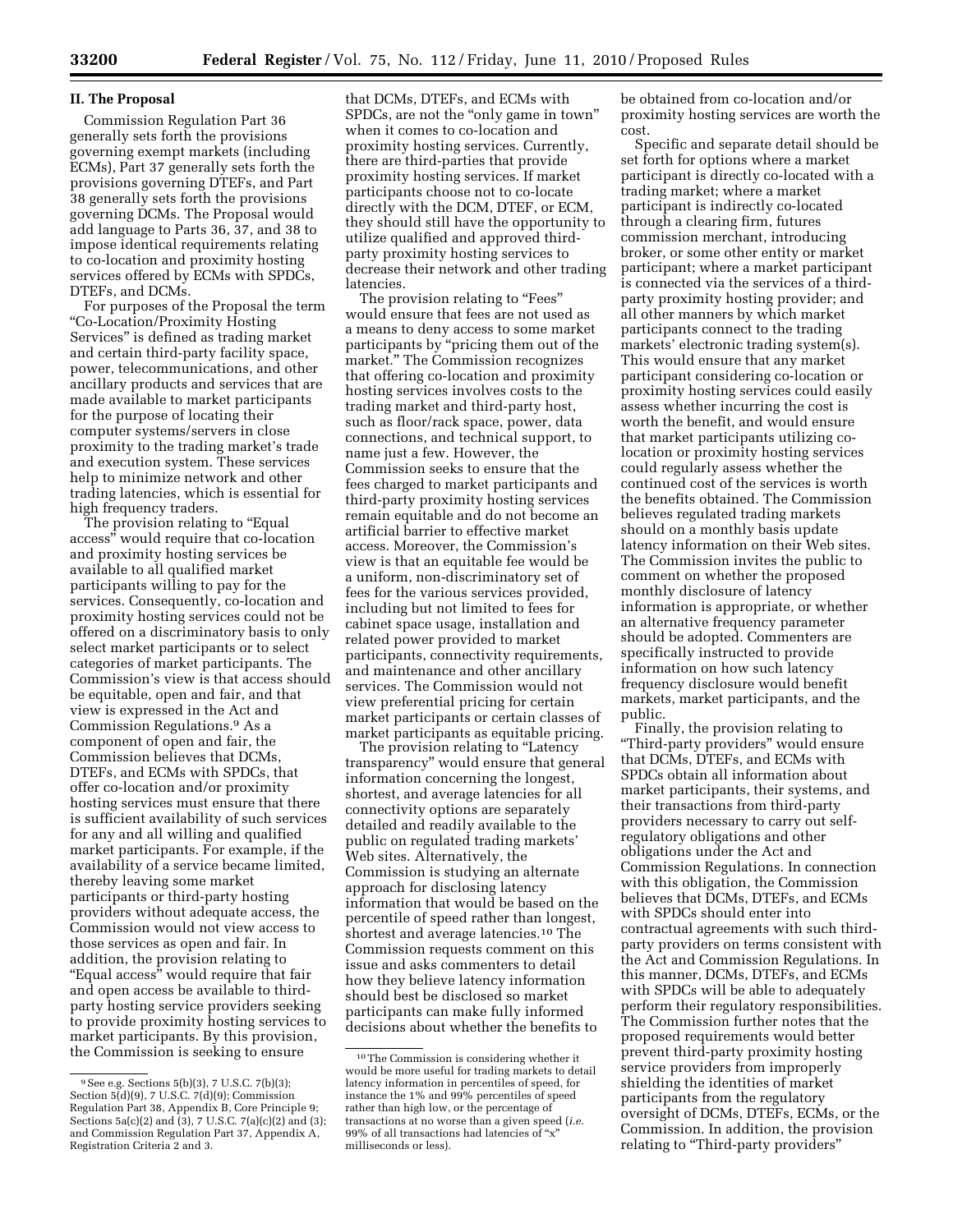(along with the provision relating to ''Equal access'' as discussed above) would ensure that DCMs, DTEFs, and ECMs with SPDCs do not bar otherwise qualified third-parties from being providing co-location or proximity hosting services to market participants trading on that trading market.

## **III. Related Matters**

## *A. Cost-Benefit Analysis*

Section 15(a) of the Act requires the Commission to consider the costs and benefits of its actions before issuing a new regulation or order under the Act.11 By its terms, Section 15(a) requires the Commission to ''consider the costs and benefits'' of a subject rule or order, without requiring it to quantify the costs and benefits of its action or to determine whether the benefits of the action outweigh its costs. Section 15(a) requires that the costs and benefits of proposed rules be evaluated in light of five broad areas of market and public concern: (1) Protection of market participants and the public; (2) efficiency, competitiveness, and financial integrity of futures markets; (3) price discovery; (4) sound risk management practices; and (5) other public interest considerations. In concluding its analysis, the Commission may, in its discretion, give greater weight to any one of the five enumerated areas of concern and may determine that notwithstanding its costs, a particular rule is necessary or appropriate to protect the public interest or to effectuate any provisions or to accomplish any of the purposes of the  $Act.<sup>12</sup>$ 

The proposed regulations will ensure that all market participants have access to co-location and/or proximity hosting services on similar terms. An important goal of this rulemaking is to establish regulations for open and fair access and public disclosure of general latency information for each connectivity option offered by DCMs, DTEFs, and ECMs with SPDCs. The proposed regulations will not require entities to begin offering co-location and/or proximity hosting services, but only apply to those entities that choose to offer such services. The only costs that might be incurred by an entity complying with the proposed regulations (triggered only after an entity decides to offer co-location and/ or proximity hosting services) include ensuring the public disclosure of

latency information. The Commission believes such costs would be minimal and that the benefits, particularly the benefits to the efficiency, competitiveness and financial integrity of the futures markets and the protection of market participants will outweigh the costs to entities. The Commission also notes that many entities already offer co-location and/or proximity hosting services to their market participants. This means that many of the entities have already incurred costs relating to technology and infrastructure, unrelated to this proposed rule. As such, costs have already been incurred, and would continue to be incurred with or without the requirement to comply with this proposed rule.

After considering the above mentioned factors and issues, the Commission has determined to propose these rules for co-location and/or proximity hosting services for DCMs, DTEFs and ECMs with SPDCs. The Commission specifically invites public comment on its application of the criteria contained in Section 15(a) of the Act and further invites interested parties to submit any quantifiable data that they may have concerning the costs and benefits of the proposed rules.

### *B. Paperwork Reduction Act of 1995*

The proposed rules would require DCMs, DTEFs and ECMs with SPDCs that offer co-location and/or proximity hosting services to make information about the latencies for each connectivity option available to the public via their Web sites. This is information that most of those entities already have access to or keep in the normal course of business and can generally make available to the public via their Web site. Therefore, the Commission believes that the proposed rules will not impose new recordkeeping or information collection requirements, or other collections of information that require approval of the Office of Management and Budget under 44 U.S.C. 3501, *et seq.* Accordingly, the Paperwork Reduction Act does not apply. The Commission solicits comment on its estimate that no additional recordkeeping or information collection requirements or changes to existing collection requirements would result from the proposed rules.

#### *C. Regulatory Flexibility Act*

The Regulatory Flexibility Act (RFA), 5 U.S.C. 601 *et seq.,* requires federal agencies, in promulgating rules, to consider the impact of those rules on small entities. The rules proposed herein will affect DCMs, DTEFs, and ECMs with SPDCs. The Commission has

previously determined that the foregoing entities are not small entities for purposes of the RFA.13 Accordingly, the Chairman, on behalf of the Commission, hereby certifies pursuant to 5 U.S.C. 605(b) that the proposed rules will not have a significant economic impact on a substantial number of small entities.

## **List of Subjects**

#### *17 CFR Part 36*

Commodity futures, Exempt commercial markets, Significant price discovery contracts.

#### *17 CFR Part 37*

Commodity futures, Derivates transaction execution facilities.

#### *17 CFR Part 38*

Commodity futures, Designated contract markets.

In consideration of the foregoing and pursuant to the authority contained in the Commodity Exchange Act, the Commission hereby proposes to amend 17 CFR Parts 36, 37, 38 as follows:

## **PART 36—EXEMPT MARKETS**

1. The authority citation for Part 36 continues to read as follows:

**Authority:** 7 U.S.C. 2, 2(h)(7), 6, 6c and 12a, as amended by Title XIII of the Food, Conservation and Energy Act of 2008, Public Law 110–246, 122 Stat. 1624 (June 18, 2008).

2. Amend § 36.3 by adding paragraph (e) to read as follows:

#### **§ 36.3 Exempt commercial markets.**

\* \* \* \* \* (e) Co-location/Proximity Hosting Services.

(1) *Definition.* The term ''co-location/ proximity hosting services'' means space, power, telecommunications, and other ancillary products and services made available to market participants for the purpose of enabling them to position their computer systems/servers in close proximity to the exempt commercial market's trade and execution systems.

(2) *Equal Access.* An exempt commercial market that lists a significant price discovery contract and offers co-location services to market participants shall allow access to such services to all market participants and third-party proximity hosting service providers otherwise eligible and qualified to use the services.

(3) *Fees.* An exempt commercial market that lists a significant price

<sup>11</sup> 7 U.S.C. 19(a).

<sup>12</sup>*E.g. Fisherman's Dock Co-op., Inc.* v. *Brown,* 75 F3d 164 (4th Cir. 1996); *Center for Auto Safety* v. *Peck,* 751 F2d 1336 (DC Cir. 1985) (agency has discretion to weigh factors in undertaking cost benefit analyses).

<sup>13</sup> 47 FR 18618, 18619 (April 30, 1982) discussing contract markets; 66 FR 42256, 42268 (August 10, 2001) discussing exempt commercial markets and derivatives transaction execution facilities.